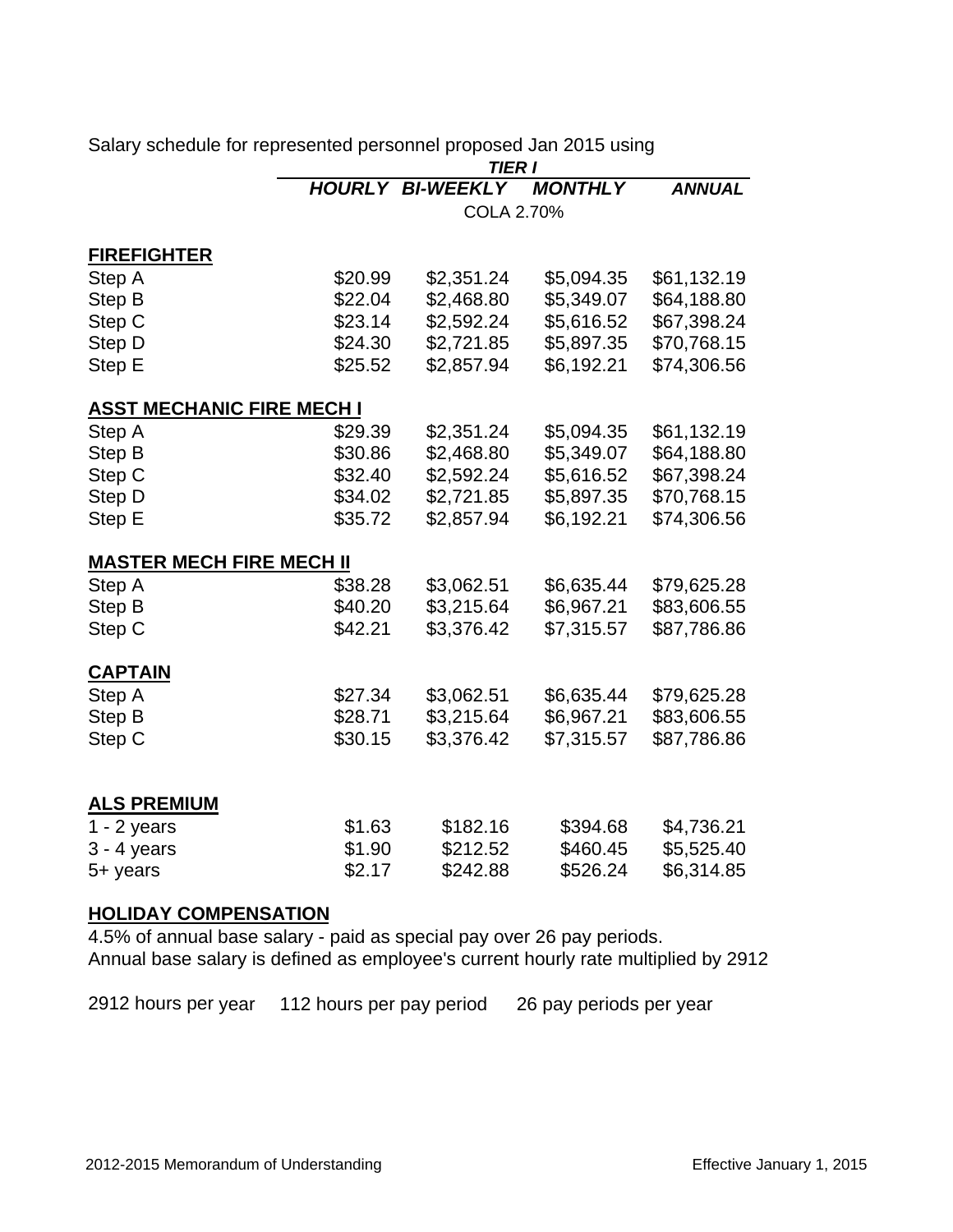|                                  |                  | <b>TIER II</b>          |                |               |  |  |
|----------------------------------|------------------|-------------------------|----------------|---------------|--|--|
|                                  |                  | <b>HOURLY BI-WEEKLY</b> | <b>MONTHLY</b> | <b>ANNUAL</b> |  |  |
|                                  | COLA 2.70%       |                         |                |               |  |  |
| <b>FIREFIGHTER</b>               |                  |                         |                |               |  |  |
| Step A                           | \$20.79          | \$2,328.85              | \$5,045.83     | \$60,549.98   |  |  |
| Step B                           | \$21.83          | \$2,445.29              | \$5,298.12     | \$63,577.48   |  |  |
| Step C                           | \$22.92          | \$2,567.55              | \$5,563.03     | \$66,756.35   |  |  |
| Step D                           | \$24.07          | \$2,695.93              | \$5,841.18     | \$70,094.17   |  |  |
| Step E                           | \$25.27          | \$2,830.73              | \$6,133.24     | \$73,598.88   |  |  |
| <b>ASST MECHANIC FIRE MECH I</b> |                  |                         |                |               |  |  |
| Step A                           | \$29.11          | \$2,328.85              | \$5,045.83     | \$60,549.98   |  |  |
| Step B                           | \$30.57          | \$2,445.29              | \$5,298.12     | \$63,577.48   |  |  |
| Step C                           | \$32.09          | \$2,567.55              | \$5,563.03     | \$66,756.35   |  |  |
| Step D                           | \$33.70          | \$2,695.93              | \$5,841.18     | \$70,094.17   |  |  |
| Step E                           | \$35.38          | \$2,830.73              | \$6,133.24     | \$73,598.88   |  |  |
| <b>MASTER MECH FIRE MECH II</b>  |                  |                         |                |               |  |  |
| Step A                           | \$37.92          | \$3,033.34              | \$6,572.25     | \$78,866.95   |  |  |
| Step B                           | \$39.81          | \$3,185.01              | \$6,900.86     | \$82,810.30   |  |  |
| Step C                           | \$41.80          | \$3,344.26              | \$7,245.90     | \$86,950.79   |  |  |
| <b>CAPTAIN</b>                   |                  |                         |                |               |  |  |
| Step A                           | \$27.08          | \$3,033.34              | \$6,572.25     | \$78,866.95   |  |  |
| Step B                           | \$28.44          | \$3,185.01              | \$6,900.86     | \$82,810.30   |  |  |
| Step C                           | \$29.86          | \$3,344.26              | \$7,245.90     | \$86,950.79   |  |  |
|                                  |                  |                         |                |               |  |  |
| <b>ALS PREMIUM</b>               |                  |                         |                |               |  |  |
| $1 - 2$ years                    | \$1.61           | \$180.43                | \$390.93       | \$4,691.10    |  |  |
| $3 - 4$ years                    | \$1.88<br>\$2.15 | \$210.49                | \$456.07       | \$5,472.78    |  |  |
| 5+ years                         |                  | \$240.57                | \$521.23       | \$6,254.71    |  |  |
| <b>HOLIDAY COMPENSATION</b>      |                  |                         |                |               |  |  |

Salary schedule for represented personnel proposed Jan 2015 using

4.5% of annual base salary - paid as special pay over 26 pay periods. Annual base salary is defined as employee's current hourly rate multiplied by 2912

2912 hours per year 112 hours per pay period 26 pay periods per year